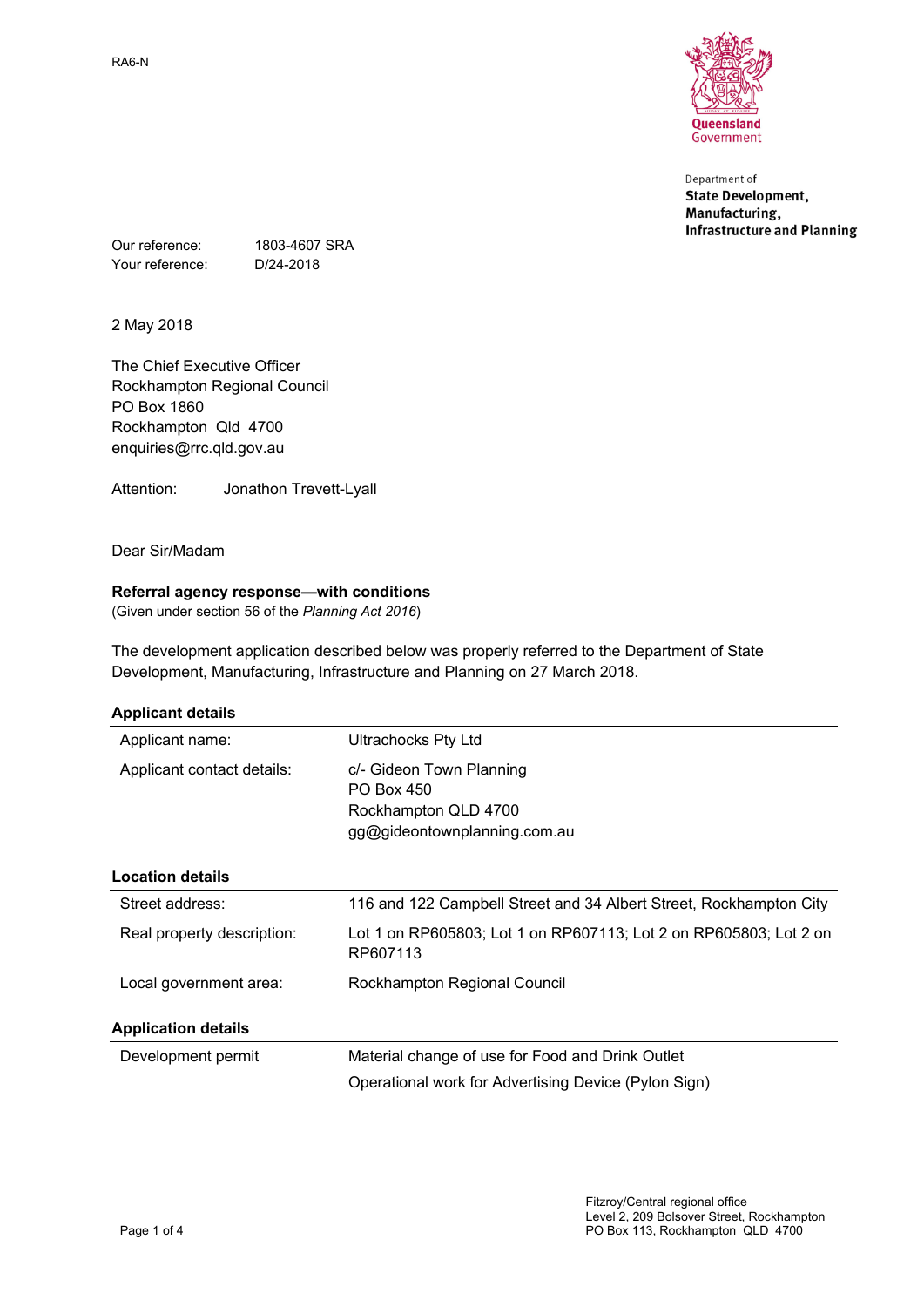#### **Referral triggers**

The development application was referred to the department under the following provisions of the Planning Regulation 2017:

10.9.4.2.4.1 State transport corridors and future State transport corridors

#### **Conditions**

Under section 56(1)(b)(i) of the *Planning Act 2016* (the Act), the conditions set out in Attachment 1 must be attached to any development approval.

#### **Reasons for decision to impose conditions**

The department must provide reasons for the decision to impose conditions. These reasons are set out in Attachment 2.

#### **Approved plans and specifications**

The department requires that the plans and specifications set out below and enclosed must be attached to any development approval.

| <b>Drawing/report title</b><br>Prepared by    |                           | Date                | Reference no. | <b>Version/issue</b> |
|-----------------------------------------------|---------------------------|---------------------|---------------|----------------------|
| Aspect of development: Material change of use |                           |                     |               |                      |
| Site Plan                                     | <b>Rufus Design Group</b> | 15 February<br>2018 | 180105-01     |                      |

A copy of this response has been sent to the applicant for their information.

For further information please contact Tracey Beath, Senior Planning Officer, on 07 4924 2917 or via email RockhamptonSARA@dsdmip.qld.gov.au who will be pleased to assist.

Yours sincerely

Anthony Walsh Manager Planning

cc Ultrachocks Pty Ltd c/- Gideon Town Planning, gg@gideontownplanning.com.au

enc Attachment 1—Conditions to be imposed Attachment 2—Reasons for decision to impose conditions Approved plans and specifications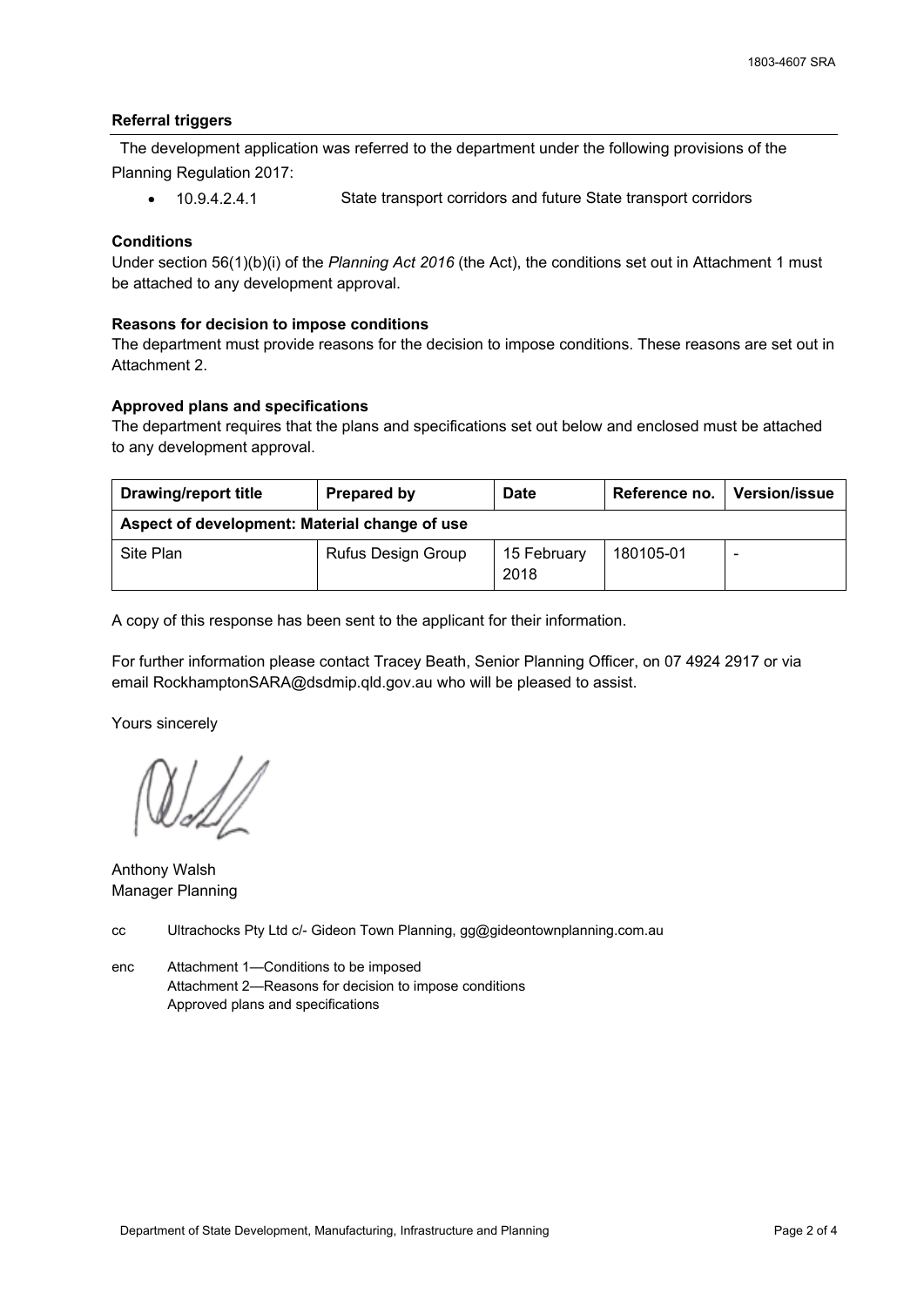# **Attachment 1—Conditions to be imposed**

| No. | <b>Conditions</b>                                                                                                                                                                                                                                                                                                                                                                                         | <b>Condition timing</b>                                 |  |  |  |  |
|-----|-----------------------------------------------------------------------------------------------------------------------------------------------------------------------------------------------------------------------------------------------------------------------------------------------------------------------------------------------------------------------------------------------------------|---------------------------------------------------------|--|--|--|--|
|     | <b>Material change of use</b>                                                                                                                                                                                                                                                                                                                                                                             |                                                         |  |  |  |  |
|     | State transport corridors and future State transport corridors -The chief executive administering the<br>Planning Act 2016 nominates the Director-General of the Department of Transport and Main Roads to be<br>the enforcement authority for the development to which this development approval relates for the<br>administration and enforcement of any matter relating to the following condition(s): |                                                         |  |  |  |  |
| 1.  | (a) Dense screen planting must be provided along the entire frontage<br>of Lot 2 on RP605803 to Albert Street (Bruce Highway) generally in<br>accordance with the following plan:                                                                                                                                                                                                                         | (a) Prior to the<br>commencement of use                 |  |  |  |  |
|     | Site Plan prepared by Rufus Design Group dated 15<br>February 2018, reference 180105-01.                                                                                                                                                                                                                                                                                                                  | (b) At all times                                        |  |  |  |  |
|     | (b) The maintained height of this dense screen planting must be a<br>minimum of 0.70 metres.                                                                                                                                                                                                                                                                                                              |                                                         |  |  |  |  |
| 2.  | (a) The existing vehicular property access (driveway) located between<br>Lot 2 on RP607113 and Campbell Street must be permanently<br>closed and removed.                                                                                                                                                                                                                                                 | (a) and (b): Prior to the<br>commencement of the<br>use |  |  |  |  |
|     | (b) The portion of the driveway between the back of the kerb and<br>channel and the edge of the existing concrete pedestrian pathway<br>(nearest to the traffic lanes) must be reinstated with top soil and turf<br>at no cost to the Department of Transport and Main Roads.                                                                                                                             |                                                         |  |  |  |  |
| 3.  | (a) The road access location is to be located generally in accordance<br>with the Site Plan prepared by Rufus Design Group dated 15<br>February 2018, reference 180105-01.                                                                                                                                                                                                                                | (a) and (b): Prior to the<br>commencement of the<br>use |  |  |  |  |
|     | (b) The road access works must be designed and constructed in<br>accordance with the Capricorn Municipal Design Guideline (CMDG)<br>to accommodate a two way commercial access driveway. The road<br>access must be constructed generally in accordance with Standard<br>Drawing CMDG-R-042 dated December 2016, Revision F.                                                                              |                                                         |  |  |  |  |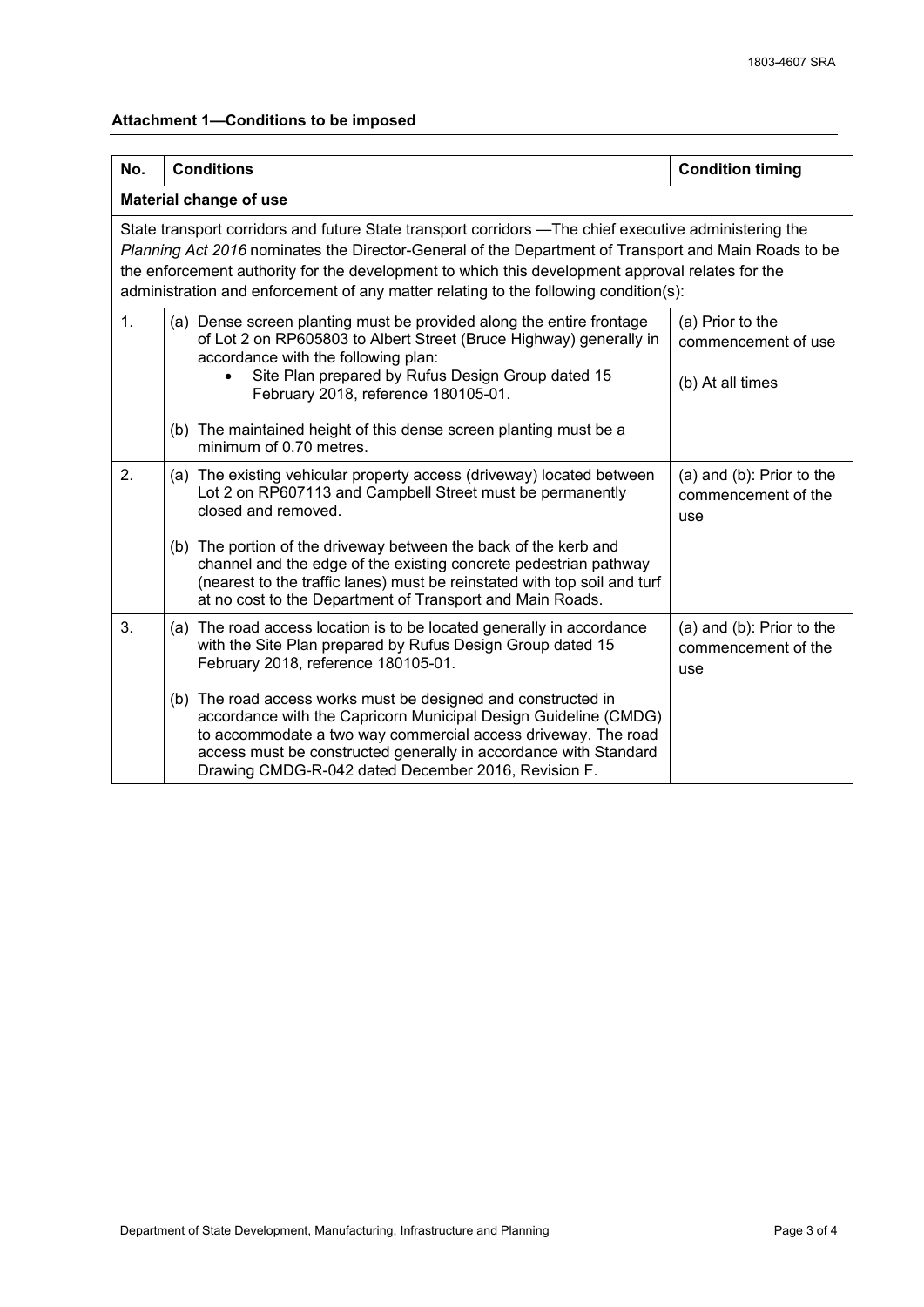#### **Attachment 2—Reasons for decision to impose conditions**

The reasons for this decision are:

- To ensure the development is carried out generally in accordance with the plans of development submitted with the application
- To maintain the safety and efficiency of the state-controlled road by reducing the number of road access
- To ensure the road access location to the state-controlled road from the site does not compromise the safety and efficiency of the state-controlled road
- To ensure the design of any road access maintains the safety and efficiency of the state-controlled road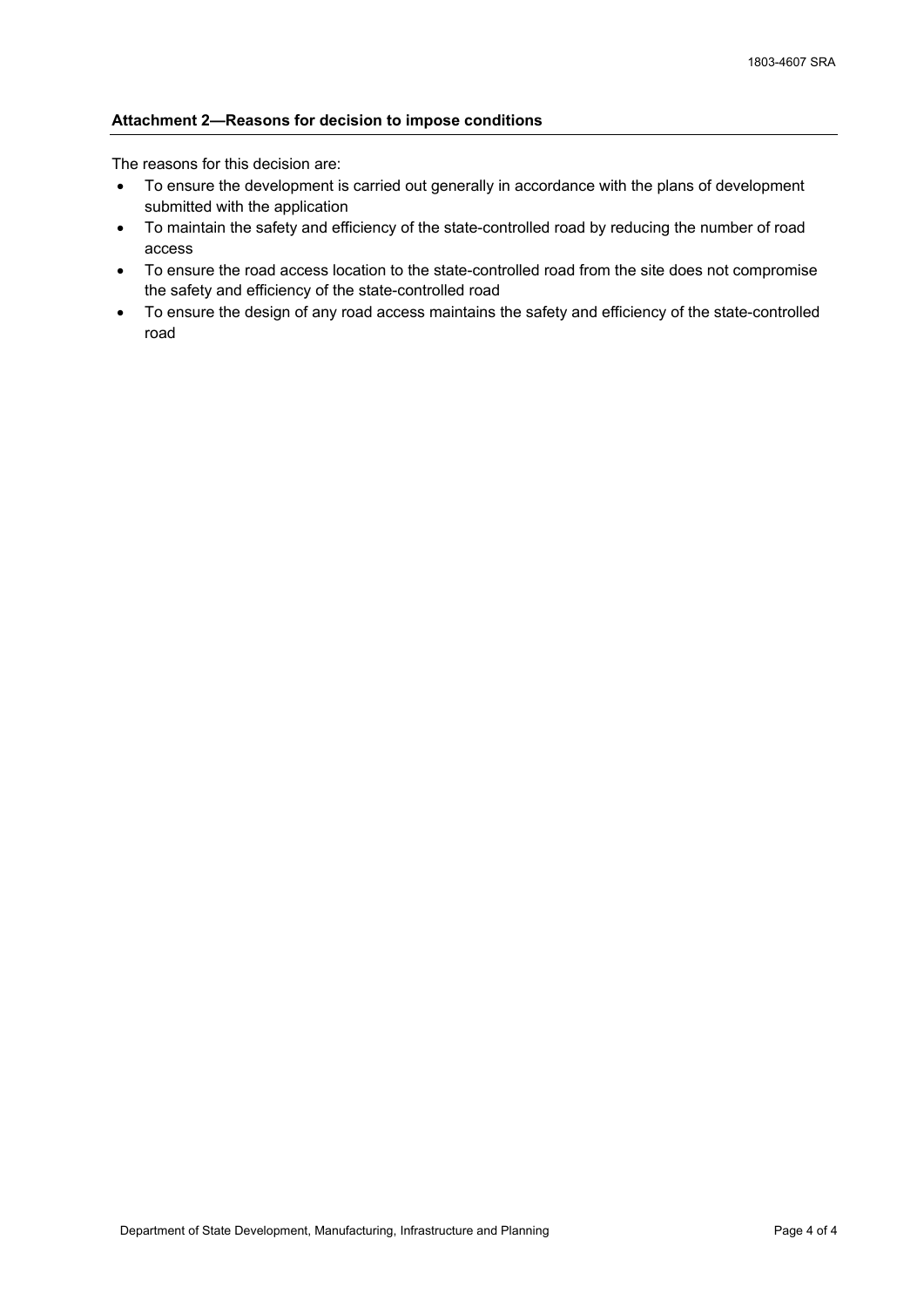

Department of **State Development,** Manufacturing, **Infrastructure and Planning** 

**Department of State Development, Manufacturing, Infrastructure and Planning Statement of reasons for application 1803-4607 SRA**

(Given under section 56 of the *Planning Act 2016*)

| Departmental role:         | Referral agency                                                                                |
|----------------------------|------------------------------------------------------------------------------------------------|
| <b>Applicant details</b>   |                                                                                                |
| Applicant name:            | <b>Ultrachocks Pty Ltd</b>                                                                     |
| Applicant contact details: | c/- Gideon Town Planning<br>PO Box 450<br>Rockhampton QLD 4700<br>gg@gideontownplanning.com.au |
| <b>Location details</b>    |                                                                                                |
| Street address:            | 116 and 122 Campbell Street and 34 Albert Street, Rockhampton City                             |
| Real property description: | Lot 1 on RP605803; Lot 1 on RP607113; Lot 2 on RP605803; Lot 2 on<br>RP607113                  |
| Local government area:     | Rockhampton Regional Council                                                                   |
| <b>Development details</b> |                                                                                                |
| Development permit         | Material change of use for Food and Drink Outlet                                               |
|                            | Operational work for Advertising Device (Pylon Sign)                                           |

### **Assessment matters**

| <b>Aspect of development</b> | <b>State Development Assessment Provisions, version 2.2</b>      |
|------------------------------|------------------------------------------------------------------|
| requiring code assessment    | Applicable codes                                                 |
| Material change of use       | State code 1: Development in a state-controlled road environment |

### **Reasons for the department's decision**

The reasons for the response are the proposed development:

- uses an existing access to Campbell Street
- will not adversely impact on the state-controlled road network
- includes landscaping along Albert Street (Bruce Highway) to mitigate the potential impacts of headlight glare
- complies with State code 1, subject to implementation of conditions.

#### **Response:**

| Nature of approval   | <b>Response details</b> | Date of response |
|----------------------|-------------------------|------------------|
| Development approval | Subject to conditions   | 2 May 2018       |

#### **Relevant material**

development application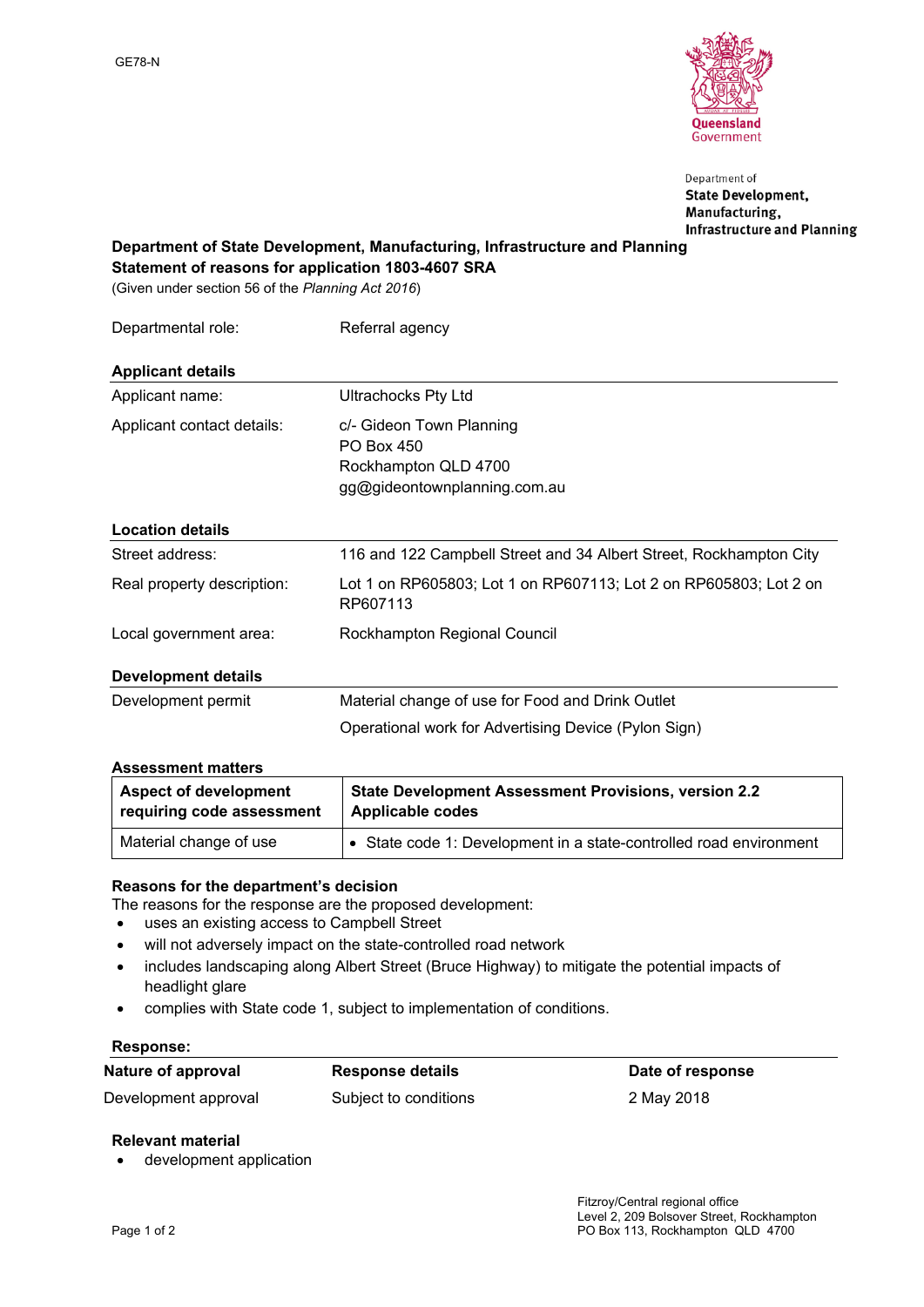- State Development Assessment Provisions published by the Department of State Development, Manufacturing, Infrastructure and Planning
- *Planning Act 2016*
- Planning Regulation 2017
- Development Assessment Rules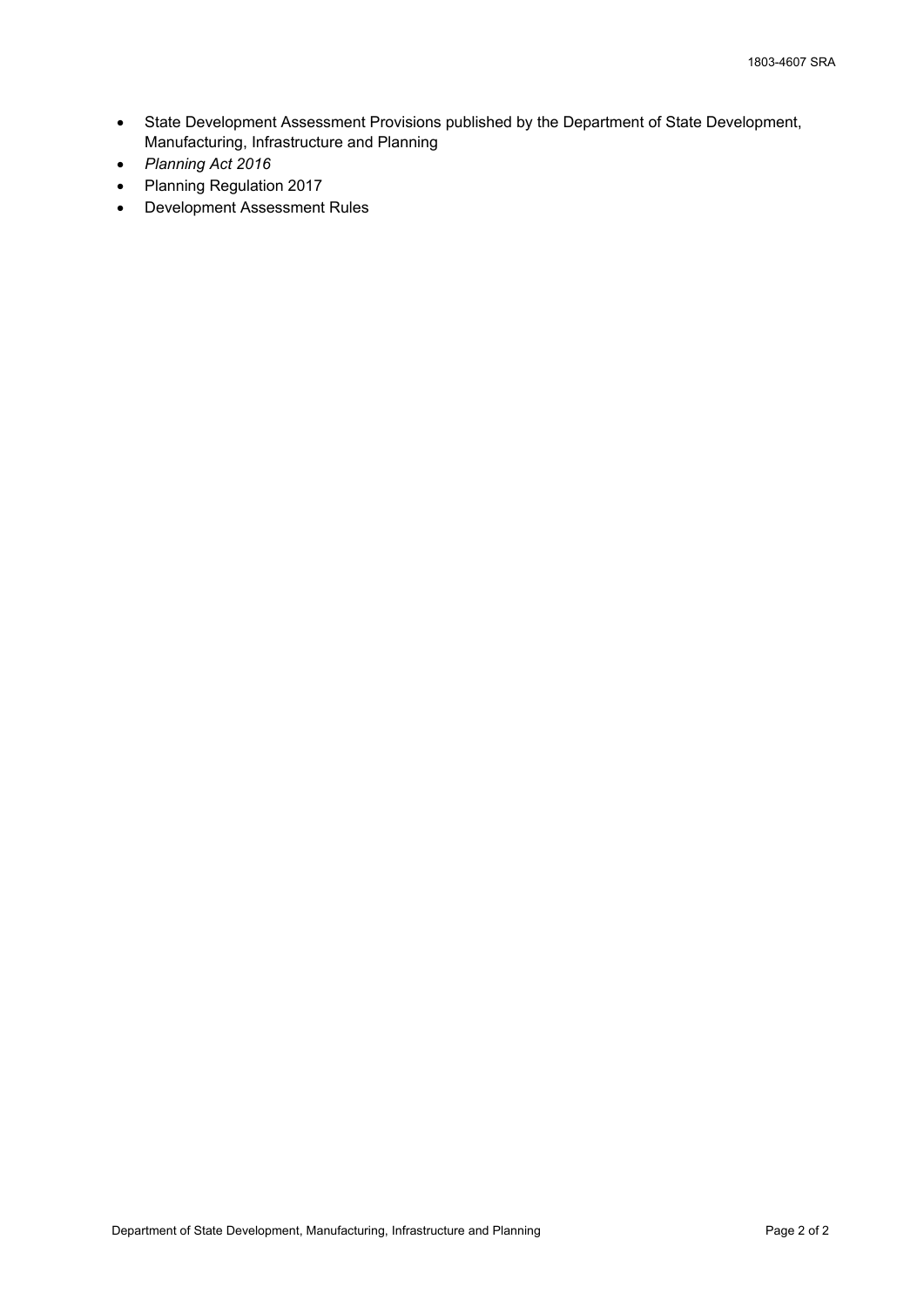

Department of **Transport and Main Roads**

Anton DeKlerk Your ref GTP 1728 Our ref TMR18-024240 **Enquiries** 

9 April 2018

# **Decision Notice - Permitted Road Access Location**

**(section 62(1)** *Transport Infrastructure Act 1994***)** This is not an authorisation to commence work on a state-controlled road<sup>1</sup>  $1$ 

Development application reference number TMR18-024240 involves constructing or changing a vehicular access between Lot 1RP607113, Lot 2 RP607113, Lot 1RP605803 and Lot 2 RP605803, the land the subject of the application, and Campbell Street (a state-controlled road).

In accordance with section 62A(2) of the *Transport Infrastructure Act* 1994 (TIA), this development application is also taken to be an application for a decision under section  $62(1)$ of TIA.

# **Applicant Details**

| Name and address                 | <b>Ultrachocks Pty Ltd</b>                                                        |
|----------------------------------|-----------------------------------------------------------------------------------|
|                                  | C/- Gideon Town Planning                                                          |
|                                  | <b>PO Box 450</b>                                                                 |
|                                  | Rockhampton QLD 4700                                                              |
| <b>Application Details</b>       |                                                                                   |
| <b>Address of Property</b>       | 122 Campbell Street, Allenstown QLD 4700                                          |
| <b>Real Property Description</b> | Lot 1RP607113, Lot 2 RP607113, Lot 1RP605803 and<br>Lot 2 RP605803                |
| Aspect/s of Development          | Development Permit for Material Change of Use for<br><b>Food and Drink Outlet</b> |

# **Decision (given under section 67 of TIA)**

It has been decided to approve the application, subject to the following conditions:

| No. | <b>Conditions of Approval</b>                         | <b>Condition Timing</b> |
|-----|-------------------------------------------------------|-------------------------|
|     | The permitted road access location is to be generally | At all times            |
|     | in accordance with the Site Plan done by Rufus        |                         |
|     | Design Group dated 15 February 2018, reference        |                         |
|     | 180105-01. The access must only be used as a          |                         |

<sup>1</sup> Please refer to the further approvals required under the heading 'Further approvals'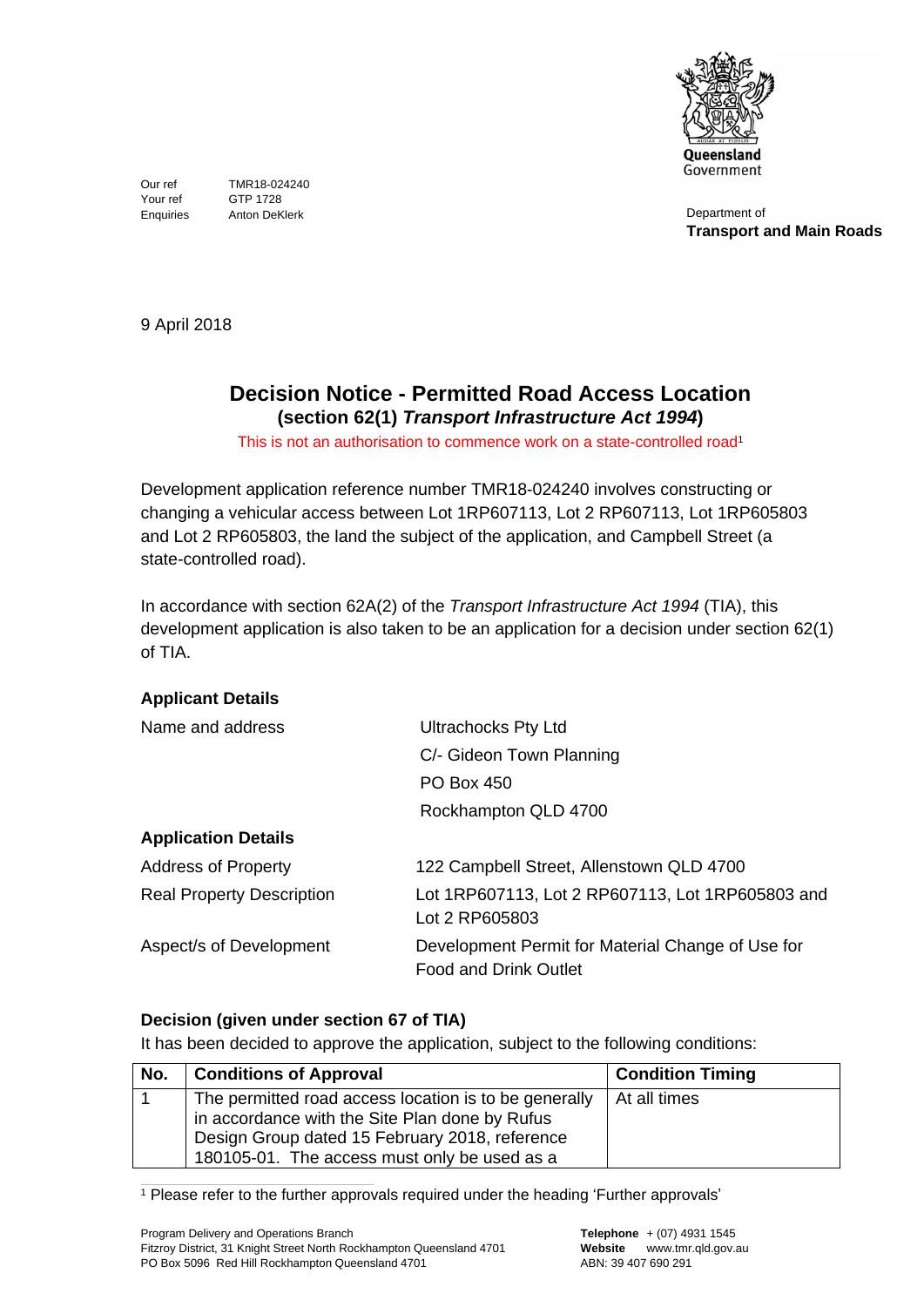|                | left-in/left-out.                                                                                                                                                                                                                                                          |                                 |
|----------------|----------------------------------------------------------------------------------------------------------------------------------------------------------------------------------------------------------------------------------------------------------------------------|---------------------------------|
|                | Note: The access location is off Campbell Street (a<br>state-controlled road) at approximate chainage 0.036km.                                                                                                                                                             |                                 |
| $\overline{2}$ | (a) The road access works must be designed and<br>constructed in accordance with the Capricorn<br>Municipal Design Guideline (CMDG) to<br>accommodate a two way commercial access<br>driveway.                                                                             | Prior to commencement of<br>use |
|                | (b) The permitted road access must be constructed<br>generally in accordance with Standard Drawing<br>CMDG-R-042 dated December 2016, Revision F                                                                                                                           |                                 |
| 3              | (a) The existing road access between Lot 2<br>RP607113 and Campbell Street, at approximate<br>chainage 0.046km, must be closed and<br>permanently removed.                                                                                                                 | Prior to commencement of<br>use |
|                | (b) Reinstate the portion of the driveway, between the<br>back of the kerb and channel and the edge of the<br>existing concrete pedestrian pathway (nearest to<br>the traffic lanes), with top soil and turf at no cost to<br>the Department of Transport and Main Roads'. |                                 |
| 4              | Direct access is prohibited between Albert Street<br>(Bruce Highway) and Lot 2 RP605803 & Lot 1<br>RP605803.                                                                                                                                                               | At all times                    |
| 5              | The applicant shall be responsible for all<br>maintenance works for the access in accordance with<br>Module 9 of the Local Government Association of<br>Queensland document 'TMR/Local Government Cost<br>Sharing Arrangement', dated October 2017                         | At all times                    |
| 6              | The road access to the subject land shall be used for<br>Commercial purposes in accordance with the<br>approved use(s) of the site (being an office, shop and<br>a food and drink outlet).                                                                                 | At all times                    |

# **Reasons for the decision**

The reasons for this decision are as follows:

a) To maintain the safety and efficiency of the state-controlled road.

Please refer to **Attachment A** for the findings on material questions of fact and the evidence or other material on which those findings were based.

## **Information about the Decision required to be given under section 67(2) of TIA**

- 1. There is no guarantee of the continuation of road access arrangements, as this depends on future traffic safety and efficiency circumstances.
- 2. In accordance with section 70 of the TIA, you are bound by this decision. A copy of section 70 is attached as **Attachment B**, as required, for your information.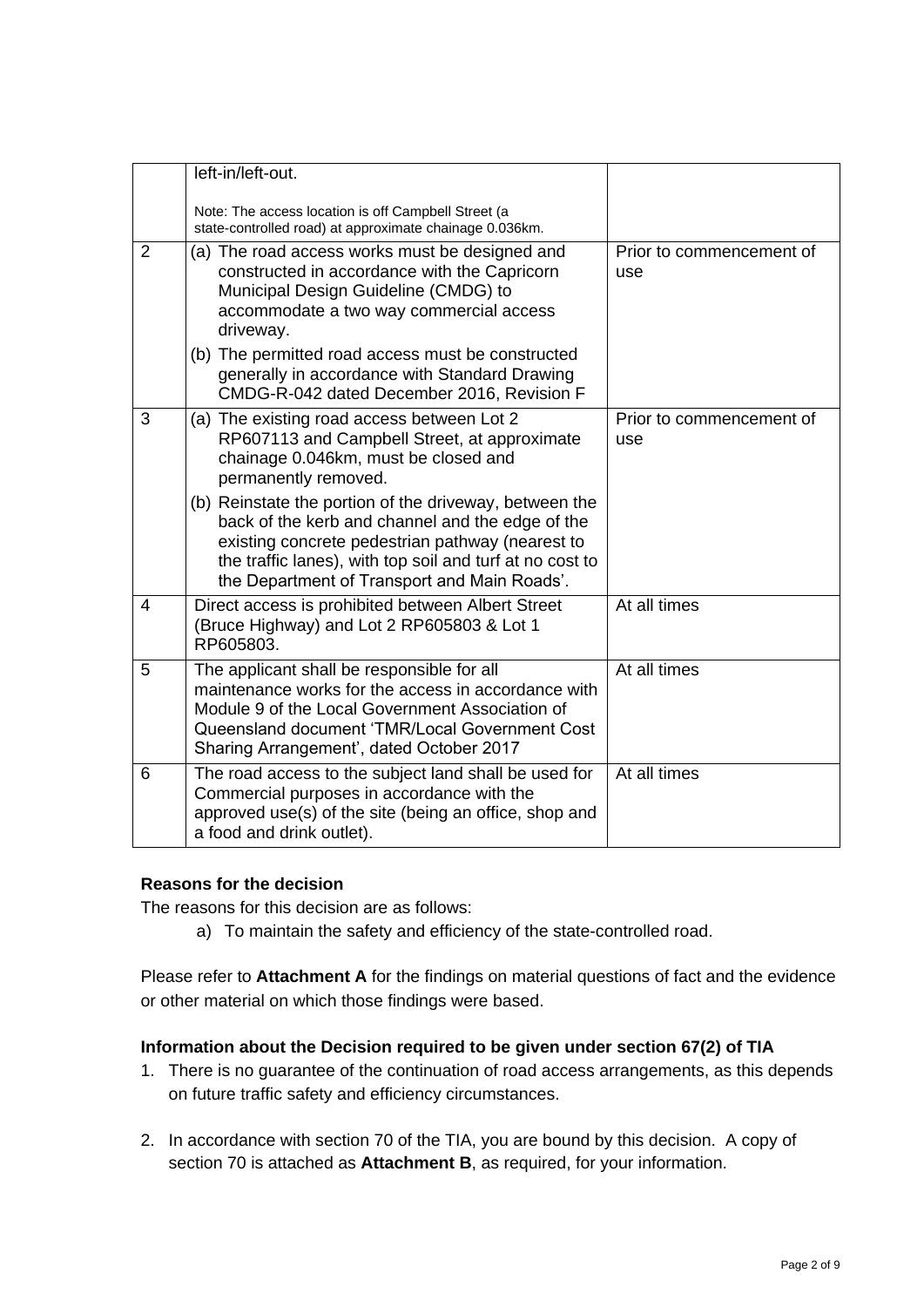## **Further information about the decision**

- 1. In accordance with section 67(7) of TIA, this decision notice:
	- a) starts to have effect when the development approval has effect; and
	- b) stops having effect if the development approval lapses or is cancelled; and
	- c) replaces any earlier decision made under section 62(1) in relation to the land.
- 2. In accordance with section 485 of the TIA and section 31 of the *Transport Planning and Coordination Act 1994* (TPCA), a person whose interests are affected by this decision may apply for a review of this decision only within 28 days after notice of the decision was given under the TIA. A copy of the review provisions under TIA and TPCA is attached in **Attachment C** for your information.
- 3. In accordance with section 485B of the TIA and section 35 of TPCA a person may appeal against a reviewed decision. The person must have applied to have the decision reviewed before an appeal about the decision can be lodged in the Planning and Environment Court. A copy of the Appeal Provisions under TIA and TPCA is attached in **Attachment C** for information.

## **Further approvals**

The Department of Transport and Main Roads also provides the following information in relation to this approval:

1. Road Works approval required – Written approval is required from the department to carry out road works regarding the closure of a vehicular driveway crossover located between Lot 2 RP607113 and Campbell Street as per condition 3 above. The department will accept an application for a Road Corridor Permit (RCP) to facilitate the closure of this existing vehicular driveway. This approval must be obtained prior to commencing any works on the state-controlled road (Campbell Street). The approval process may require the approval of a Traffic Management Plan.

If further information about this approval or any other related query is required, Mr Anton DeKlerk, Principal Town Planner can be contacted by email at [Anton.Z.DeKlerk@tmr.qld.gov.au](mailto:Anton.Z.DeKlerk@tmr.qld.gov.au) or on (07) 4931 1545.

Yours sincerely

C. Murphy

Chris Murphy **Senior Engineer (Civil), Corridor Management and Operations**

Attachments: Attachment  $A$  – Decision evidence and findings Attachment B - Section 70 of TIA Attachment C - Appeal Provisions Attachment  $D - S$ ite Plan (illustrating permitted road access location)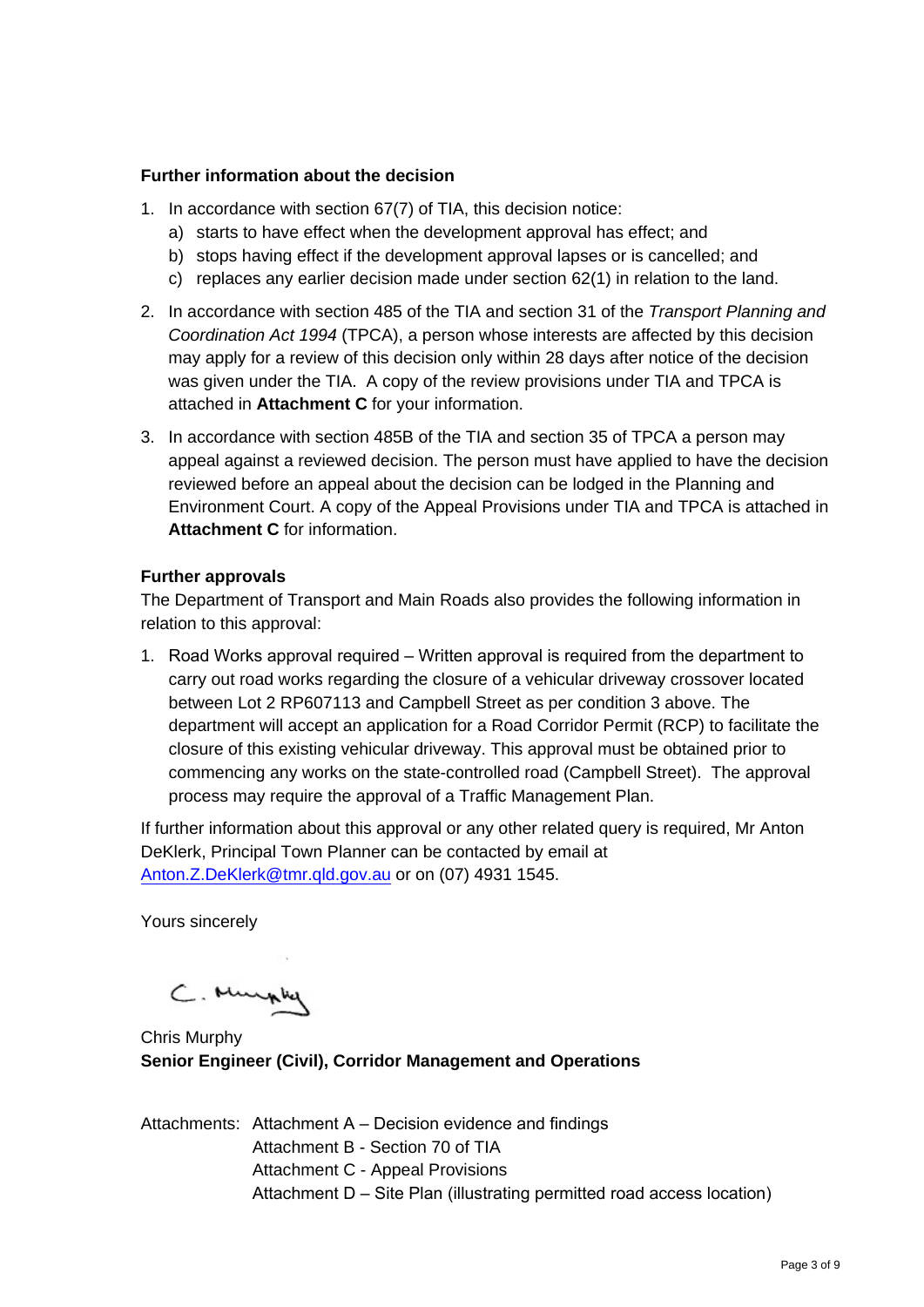## **Attachment A**

## **Decision Evidence and Findings**

Findings on material questions of fact:

- The proposal is for a Development Application for a Material Change of Use for Food and Drink Outlet and Operational Work associated with an Advertising Device (Pylon Sign) at 116 Campbell Street, Rockhampton (Lot 2 on RP607113), 122 Campbell Street, Rockhampton (Lot 1 on RP607113 and Lot 1 on RP605803) and 34 Albert Street, Rockhampton (Lot 2 on RP605803)
- The development proposal is to establish a food and drink outlet with a gross floor area of approximately 151m², with a drive-through facility, car parking and signage over the subject site.
- 122 Campell Street accommodates an existing building, comprising of two commercial tenancies, being *The Cheesecake Shop* and an office for *Castlemaine Perkins*, with a total gross floor area of 362.3m². The subject site is serviced with a formal driveway access from Campbell Street, into a car parking area provided directly adjacent to the building.
- 34 Albert Street is located on the corner of Albert Street and Campbell Lane and is currently vacant. 116 Campbell Street currently accommodates a highset dwelling (to be removed) with a primary road frontage and access from Campbell Street. The subject site also fronts onto Campbell Lane.
- The existing two commercial tenancies located on the corner of Albert Street and Campbell Street will be retained with a new freestanding building proposed on Lot 2 on RP605803 (34 Albert Street).
- The primary vehicle access (ingress and egress) to the site and drive-through service lane will be from Campbell Street. This access point will also be utilised by service vehicles for deliveries and pickups for all businesses on site. A secondary access from Campbell Lane will also be supported.
- Vehicles exiting the site onto Campbell Street will only be able to do a left turn, due to the existing centre median within the road reserve. Vehicles will only be able to turn right on to Campbell Lane when exiting the site as it is a one-way lane (in a north-western direction).
- A pylon sign, measuring 5m (height) by 1.5m (width), with a total sign face area of 4.5m2 is proposed near the southern property corner, within the landscape buffer.

| Title of Evidence /                                        | <b>Prepared by</b>                       | <b>Date</b>                | Reference no. | <b>Version/Issue</b> |
|------------------------------------------------------------|------------------------------------------|----------------------------|---------------|----------------------|
| <b>Material</b>                                            |                                          |                            |               |                      |
| <b>Planning Report</b>                                     | <b>Gideon Town Planning</b>              | 13 March 2018              | GTP 1728      |                      |
| Site Plan                                                  | <b>Rufus Design Group</b>                | 15 February 2018 180105-01 |               |                      |
| <b>Preliminary Traffic and</b><br><b>Stormwater Advice</b> | <b>McMurtrie Consulting</b><br>Engineers | 2 March 2018               | 0751718       |                      |

Evidence or other material on which findings were based: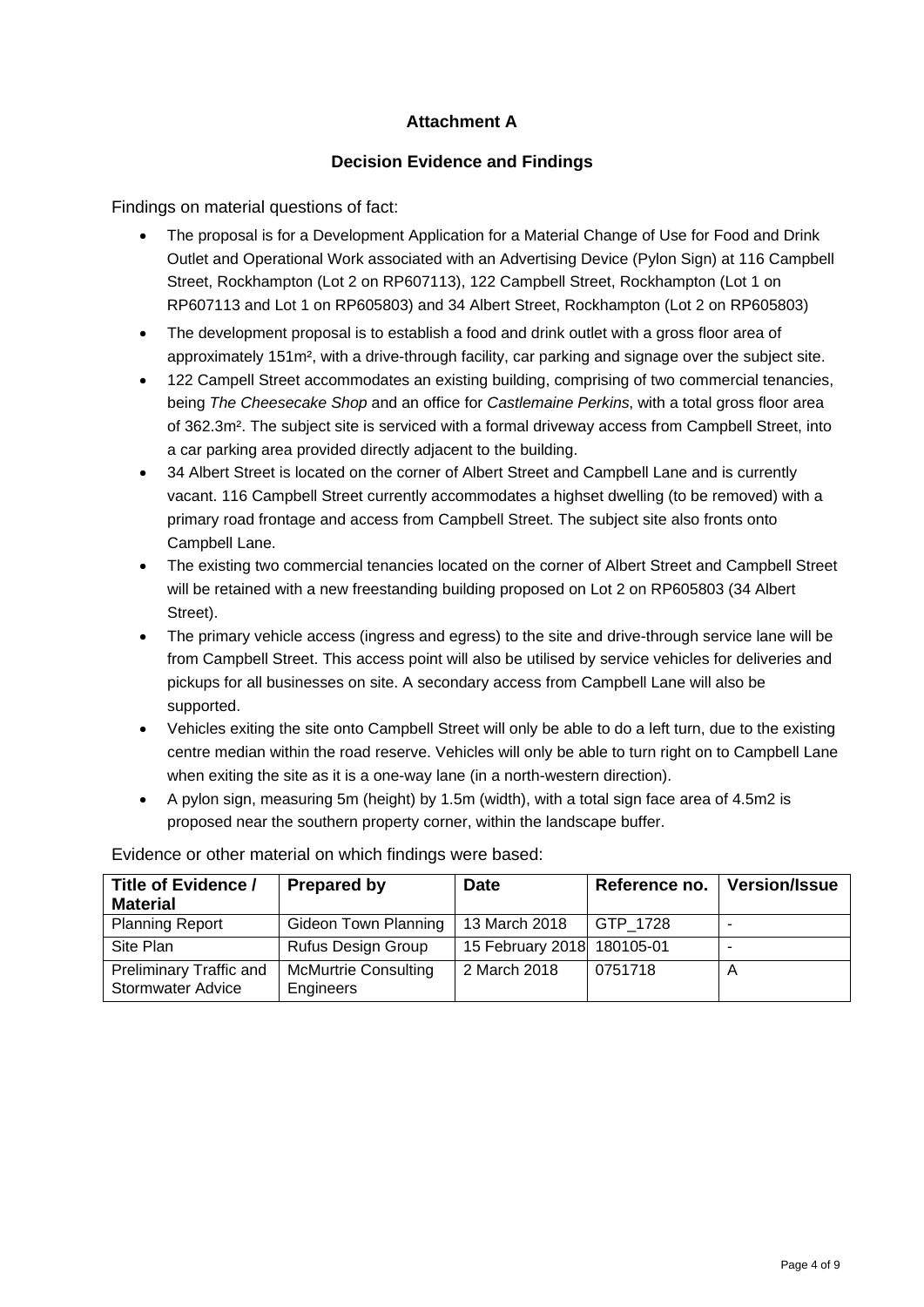# **Attachment B**

## **Section 70 of TIA**

*Transport Infrastructure Act 1994* Chapter 6 Road transport infrastructure Part 5 Management of State-controlled roads

# **70 Offences about road access locations and road access works, relating to decisions under s 62(1)**

- (1) This section applies to a person who has been given notice under section 67 or 68 of a decision under section 62(1) about access between a State-controlled road and adjacent land.
- (2) A person to whom this section applies must not—
	- (a) obtain access between the land and the State-controlled road other than at a location at which access is permitted under the decision; or
	- (b) obtain access using road access works to which the decision applies, if the works do not comply with the decision and the noncompliance was within the person's control; or
	- (c) obtain any other access between the land and the road contrary to the decision; or
	- (d) use a road access location or road access works contrary to the decision; or
	- (e) contravene a condition stated in the decision; or
	- (f) permit another person to do a thing mentioned in paragraphs (a) to (e); or
	- (g) fail to remove road access works in accordance with the decision.

Maximum penalty—200 penalty units.

(3) However, subsection  $(2)(g)$  does not apply to a person who is bound by the decision because of section 68.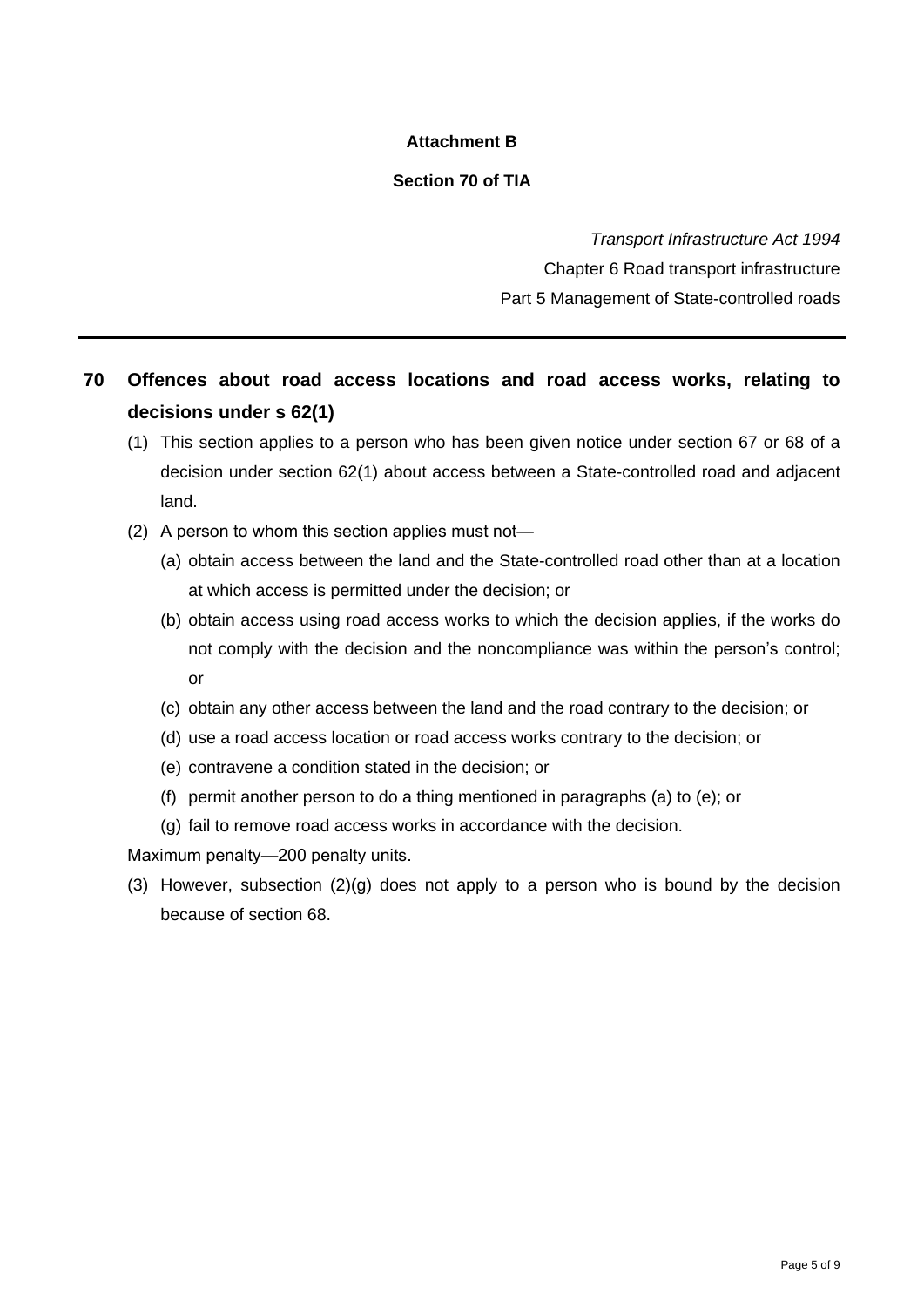# **Attachment C**

# **Appeal Provisions**

*Transport Infrastructure Act 1994* Chapter 16 General provisions

## **485 Internal review of decisions**

- (1) A person whose interests are affected by a decision described in schedule 3 (the *original decision*) may ask the chief executive to review the decision.
- (2) The person is entitled to receive a statement of reasons for the original decision whether or not the provision under which the decision is made requires that the person be given a statement of reasons for the decision.
- (3) The *Transport Planning and Coordination Act 1994*,part5,division2—
	- (a) applies to the review; and
	- $(b)$  provides—
		- (i) for the procedure for applying for the review and the way it is to be carried out; and
		- (ii) that the person may apply to QCAT to have the original decision stayed.

## **485B Appeals against decisions**

- (1) This section applies in relation to an original decision if a court (the appeal court) is stated in schedule 3 for the decision.
- (2) If the reviewed decision is not the decision sought by the applicant for the review, the applicant may appeal against the reviewed decision to the appeal court.
- (3) The Transport Planning and Coordination Act 1994, part 5, division 3—
	- (a) applies to the appeal; and
	- (b) provides—
		- (i) for the procedure for the appealand the way it is to be disposed of; and
		- (ii) that the person may apply to the appeal court to have the original decision stayed.
- (4) Subsection  $(5)$  applies if-
	- (a) a person appeals to the Planning and Environment Court against a decision under section 62(1) on a planning application that is taken, under section 62A(2), to also be an application for a decision under section 62(1); and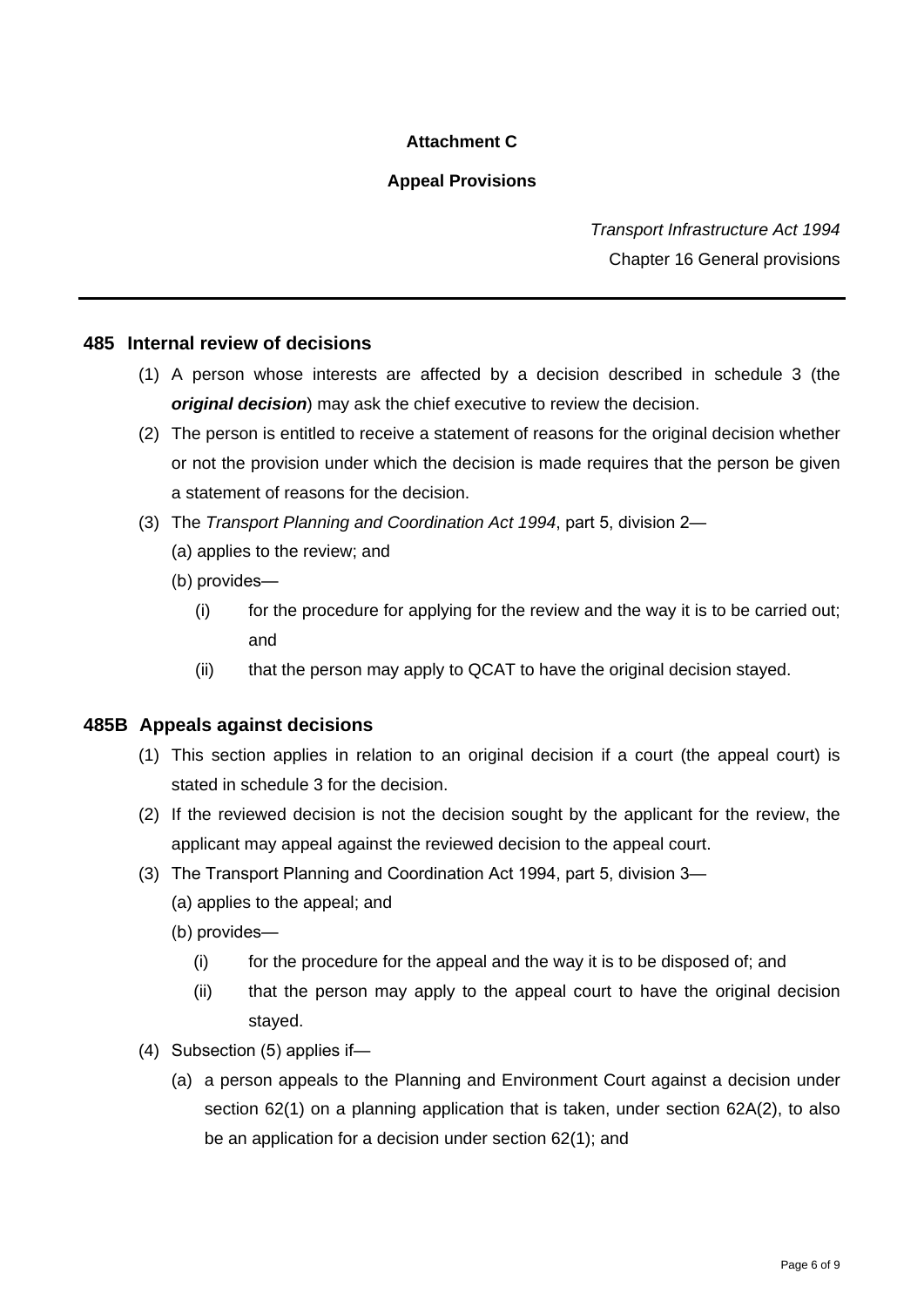- (b) a person appeals to the Planning and Environment Court against a decision under the Planning Act on the planning application.
- (5) The court may order—
	- (a) the appeals to be heard together or 1 immediately after the other; or
	- (b) 1 appeal to be stayed until the other is decided.
- (6) Subsection (5) applies even if all or any of the parties to the appeals are not the same.
- (7) In this section-

*original decision* means a decision described in schedule 3.

*reviewed decision* means the chief executive's decision on a review under section 485.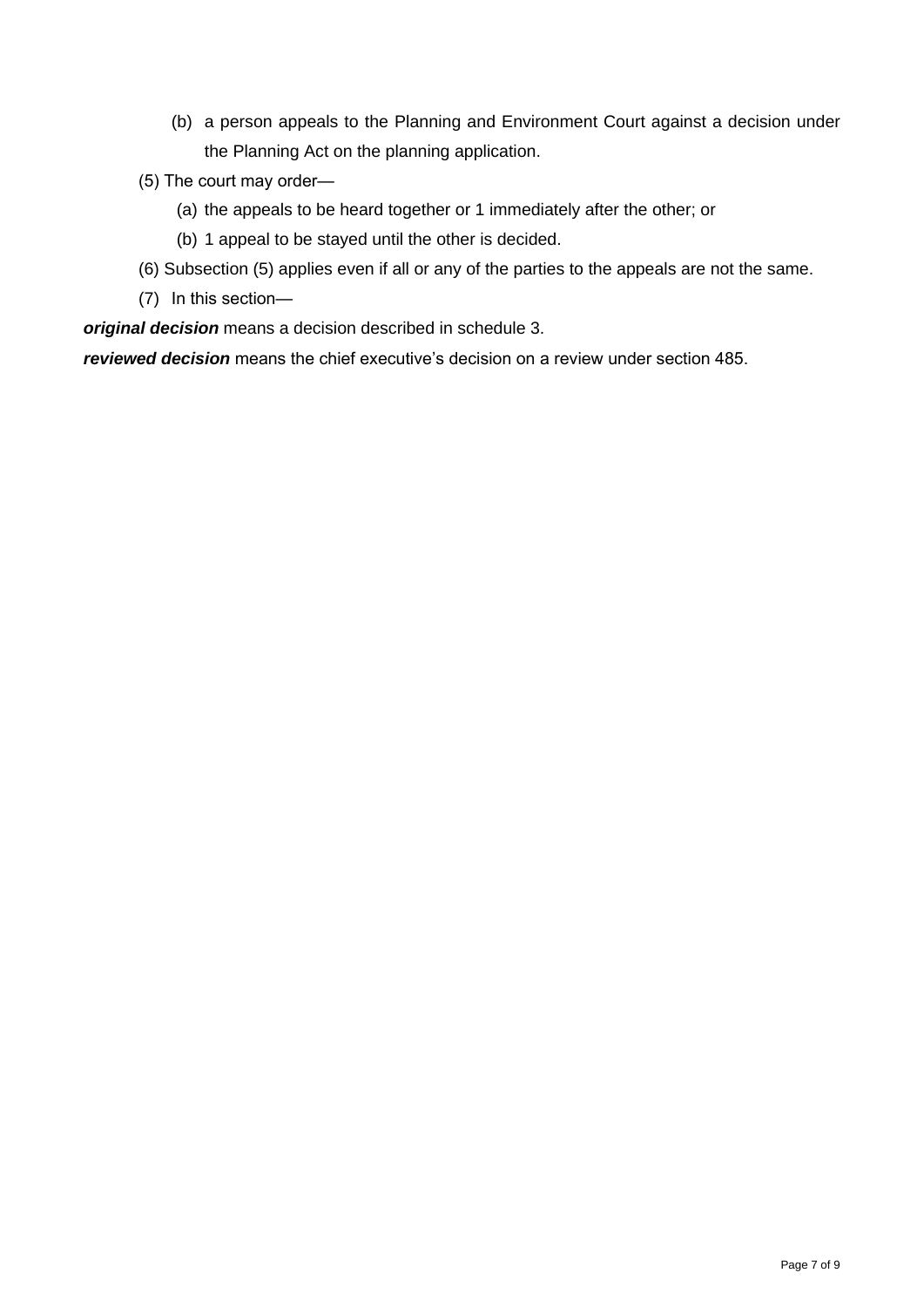# **31 Applying for review**

- (1) A person may apply for a review of an original decision only within 28 days after notice of the original decision was given to the person under the transport Act.
- (2) However, if-
	- (a) the notice did not state the reasons for the original decision; and
	- (b) the person asked for a statement of the reasons within the 28 days mentioned in subsection (1)

the person may apply within 28 days after the person is given the statement of the reasons.

- (3) In addition, the chief executive may extend the period for applying.
- (4) An application must be written and state in detail the grounds on which the person wants the original decision to be reviewed.

# **32 Stay of operation of original decision**

- (1) If a person applies for review of an original decision, the person may immediately apply for a stay of the decision to the relevant entity.
- (2) The relevant entity may stay the original decision to secure the effectiveness of the review and any later appeal to or review by the relevant entity.
- (3) In setting the time for hearing the application, the relevant entity must allow at least 3 business days between the day the application is filed with it and the hearing day.
- 
- (4) The chief executive is a party to the application.<br>(5) The person must serve a copy of the application showing the time and place of the hearing and any document filed in the relevant entity with it on the chief executive at least 2 business days before the hearing.
- $(6)$  The stay—
	- (a) may be given on conditions the relevant entity considers appropriate; and
	- (b) operates for the period specified by the relevant entity; and
	- (c) may be revoked or amended by the relevant entity.
- (7) The period of a stay under this section must not extend past the time when the chief executive reviews the original decision and any later period the relevant entity allows the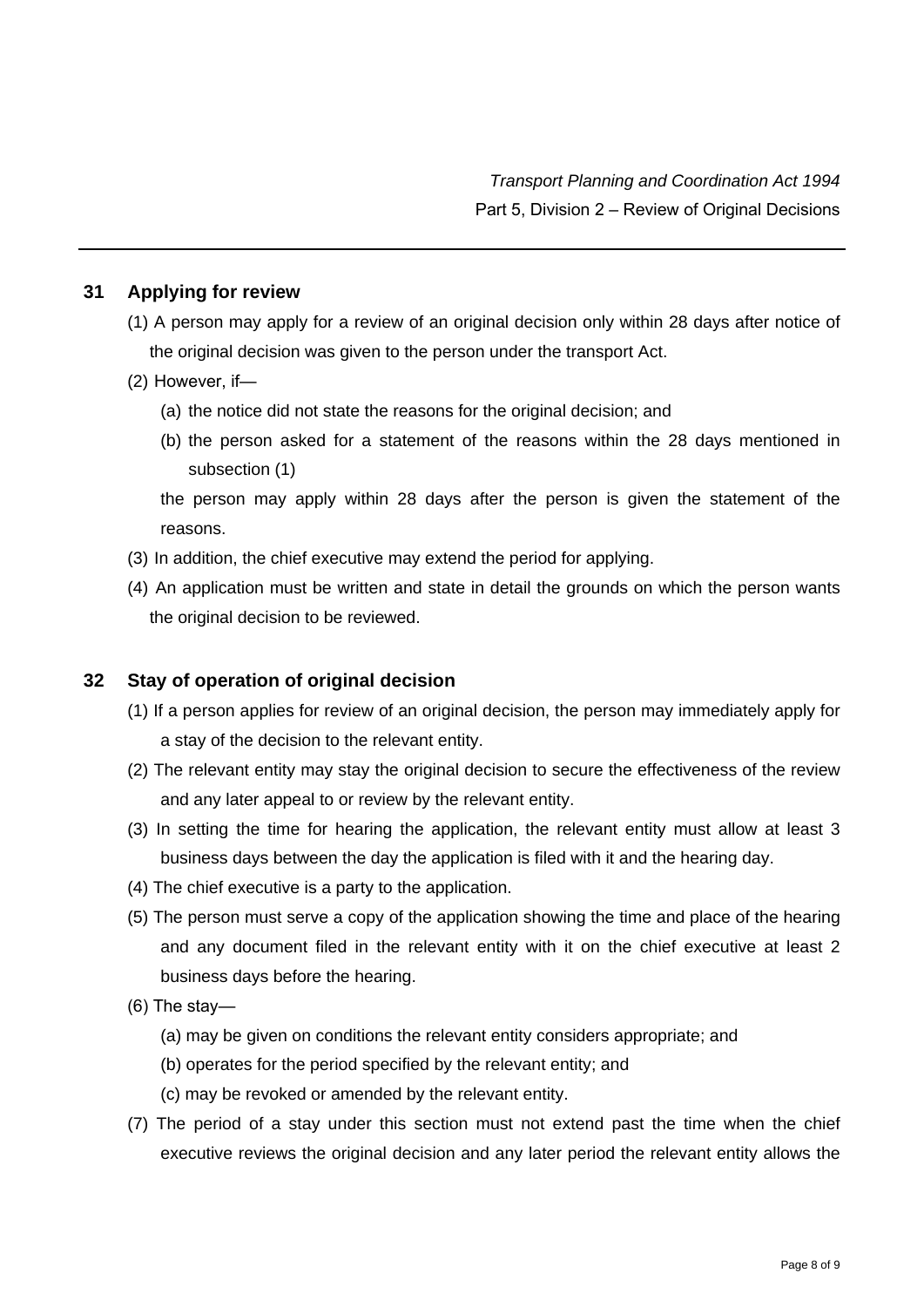applicant to enable the applicant to appeal against the decision or apply for a review of the decision as provided under the QCAT Act.

- (8) The making of an application does not affect the original decision, or the carrying out of the original decision, unless it is stayed.
- $(9)$  In this section—

## *relevant entity* means—

- (a) if the reviewed decision may be reviewed by  $QCAT-QCAT$ ; or
- (b) if the reviewed decision may be appealed to the appeal court—the appeal court.

# **35 Time for making appeals**

- (1) A person may appeal against a reviewed decision only within—
	- (a) if a decision notice is given to the person—28 days after the notice was given to the person; or
	- (b) if the chief executive is taken to have confirmed the decision under section  $34(5)$ —56 days after the application was made.
- $(2)$  However, if-
	- (a) the decision notice did not state the reasons for the decision; and
	- (b) the person asked for a statement of the reasons within the 28 days mentioned in subsection (1)(a);

the person may apply within 28 days after the person is given a statement of the reasons.

(3) Also, the appeal court may extend the period for appealing.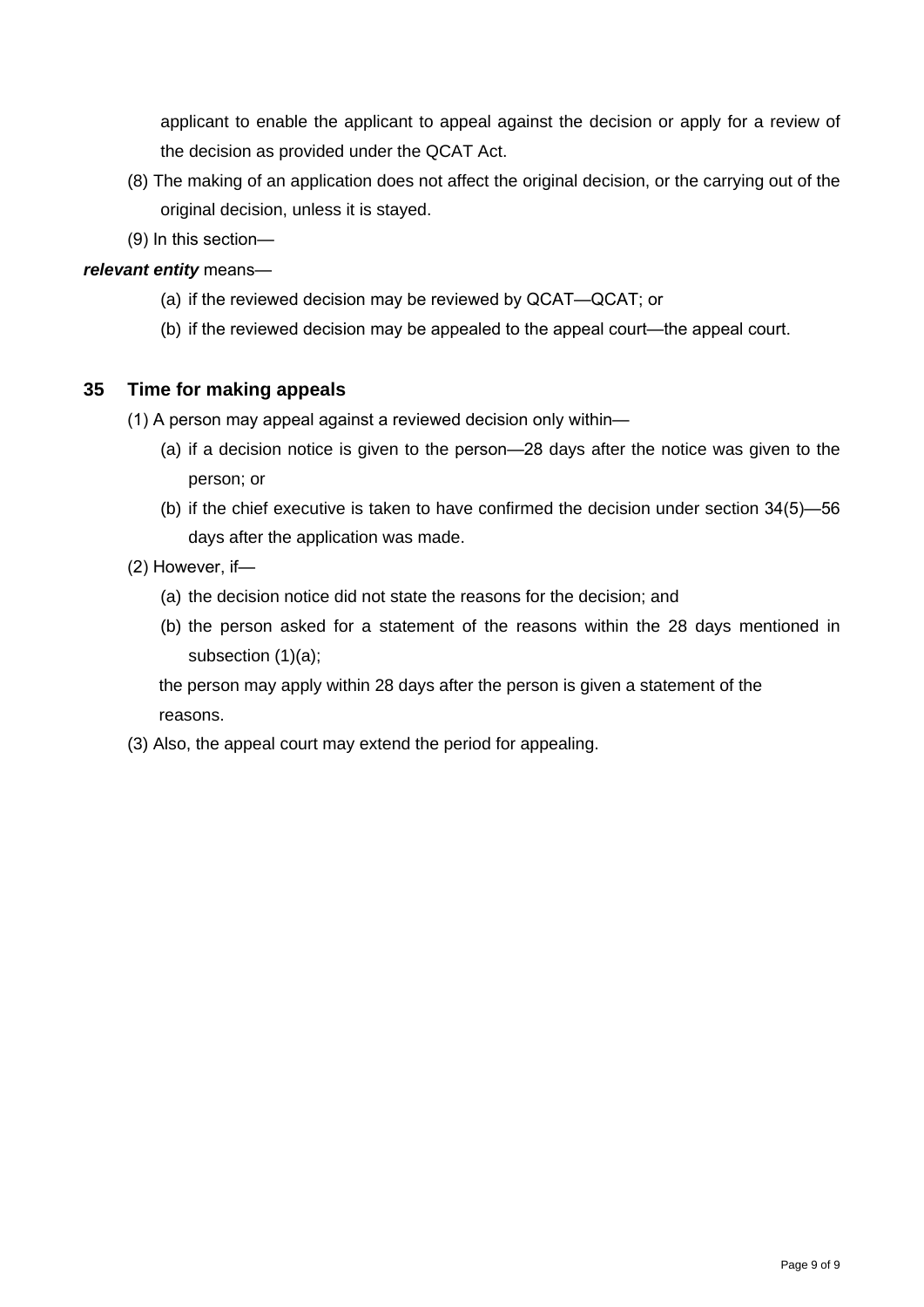



| <u>ഗ</u><br>$\overline{\sigma}$<br>Ш<br>Q<br>NO | <b>DESCRIPTION</b> | DATE | <b>PROPOSED FOOD &amp; DRINK OUTLET</b><br>FOR ASM BUILDERS P/L<br>I AT 122 CAMPBELL STREET<br><b>ROCKHAMPTON</b> | l this drawir<br>Site |
|-------------------------------------------------|--------------------|------|-------------------------------------------------------------------------------------------------------------------|-----------------------|
|-------------------------------------------------|--------------------|------|-------------------------------------------------------------------------------------------------------------------|-----------------------|